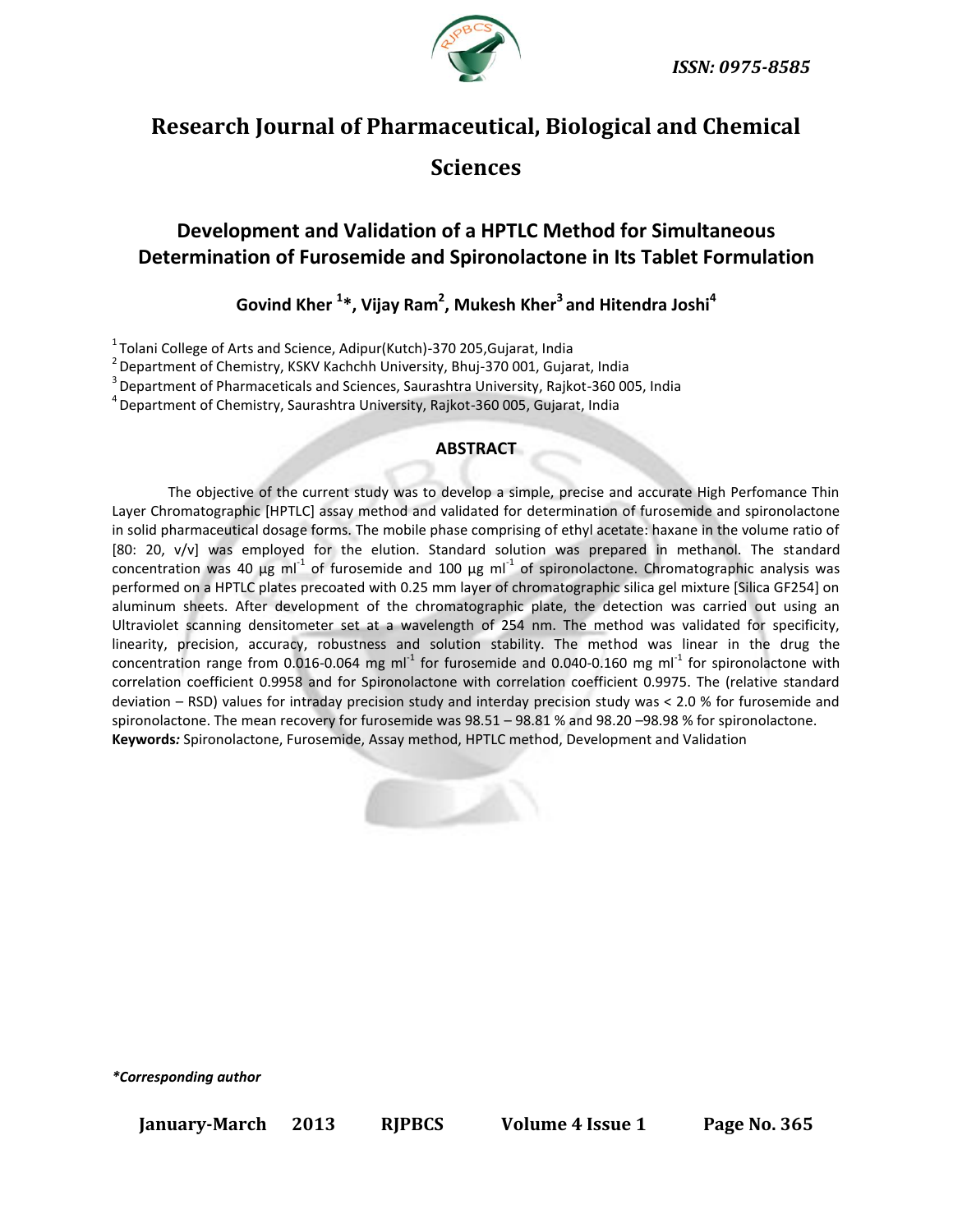

### **INTRODUCTION**

HPTLC [1-3] is the most simple separation technique today available to the analyst. It can be considered a time machine that can speed your work and allows you to do many things at a time usually not possible with other analytical techniques.

#### **Figure 1: 4-Chloro-2-(furan-2-ylmethylamino)-5-sulfamoylbenzoic acid**



Furosemide is chemically 4-chloro-2-(furan-2-ylmethylamino)-5-sulfa moylbenzoic acid (Fig. 1). Its CA[S](http://en.wikipedia.org/wiki/Sulfur) number is 54-31-9. Its molecular formula is  $C_{12}H_{11}CIN_2O_5S$  $C_{12}H_{11}CIN_2O_5S$  $C_{12}H_{11}CIN_2O_5S$  $C_{12}H_{11}CIN_2O_5S$  $C_{12}H_{11}CIN_2O_5S$  having molecular weight 330.74gm/mole. Furosemide, an anthranilic acid derivative, is a potent diuretic that inhibits the active reabsorption of chloride in the diluting segment of the loop of Henle, thus preventing the reabsorption of sodium, which passively follows chloride [4]. This loop diuretic is commonly used for the treatment of renal diseases, congestive heart failure and hypertension [5]. Additionally, furosemide is a noncompetitive subtype-specific blocker of GABA-A receptors [6-8]. Furosemide has been reported to reversibly antagonize GABA-evoked currents of α6 β2 γ2 receptors at micromole concentrations, but not alpha1  $\beta$ 2 γ2 receptors [\[6](http://en.wikipedia.org/wiki/Furosemide#cite_note-Korpi95-0)-[7\].](http://en.wikipedia.org/wiki/Furosemide#cite_note-Wafford96-2) During development, the alpha6 beta2 gamma2 receptor increases in expression in cerebellar granule neurons, corresponding to increased sensitivity to furosemide [\[7\].](http://en.wikipedia.org/wiki/Furosemide#cite_note-Tia95-1)

### **Figure: 2 7α-Acetylthio-3-oxo-17α-pregn-4-ene-21,17-carbolactone**



Spironolactone is chemically 7α-acetylthio-3-oxo-17α-pregn-4-ene-21,17-carbolactone (Fig. 2). Its molecular formula is C<sub>24</sub>H<sub>32</sub>O<sub>4</sub>S having molecular weight 416.58 gm/mole.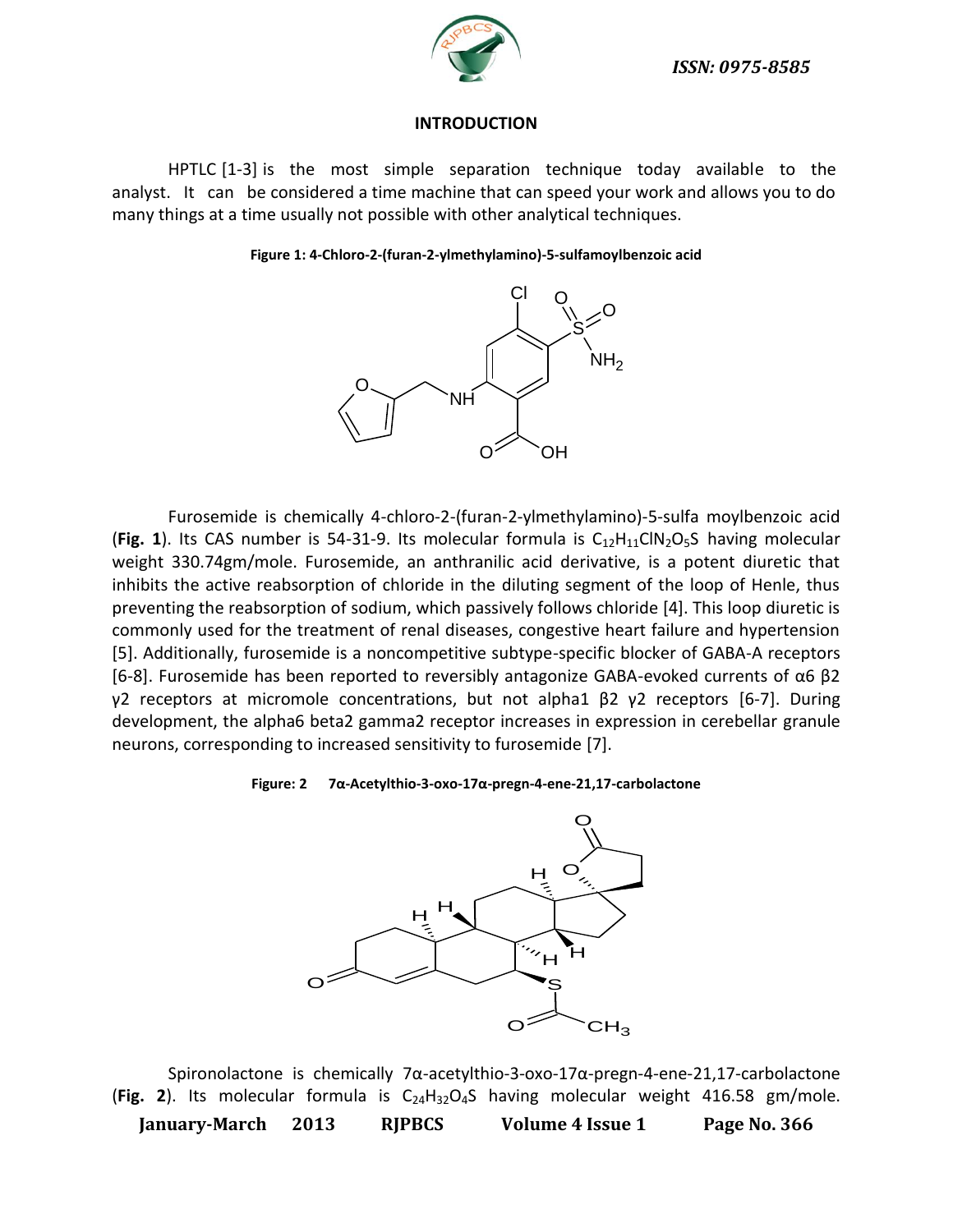

Spironolactone inhibits the effect of aldosterone by competing for intracellular [aldosterone](http://en.wikipedia.org/wiki/Mineralocorticoid_receptor)  [receptors](http://en.wikipedia.org/wiki/Mineralocorticoid_receptor) in the [distal tubule](http://en.wikipedia.org/wiki/Distal_convoluted_tubule) cells (it actually works on aldosterone receptors in the collecting duct). This increases the excretion of water and [sodium,](http://en.wikipedia.org/wiki/Sodium) while decreasing the excretion of potassium. Spironolactone has a fairly slow onset of action, taking several days to develop, and similarly the effect diminishes slowly. Spironolactone has anti-androgen activity by binding to the [androgen receptor](http://en.wikipedia.org/wiki/Androgen_receptor) and preventing it from interacting with [dihydro testosterone](http://en.wikipedia.org/wiki/Dihydrotestosterone) [\[8\].](http://en.wikipedia.org/wiki/Spironolactone#cite_note-0) Spironolactone has anti-androgen activity by binding to the [androgen receptor](http://en.wikipedia.org/wiki/Androgen_receptor) and preventing it from interacting with [dihydrotestosterone\[9\].](http://en.wikipedia.org/wiki/Dihydrotestosterone)

Various publications are available regarding determination method of furosemide and spironolactone but most of the methods are applicable to alone spironolactone or furosemide in pharmaceutical dosage form or in biological fluids [10]. Potentiometric [11], colorimetric estimation[12], thin-layer chromatography [13], complexation [14], first-derivative and spectrophotometric [15], flow injection chemiluminescence method [16], proton nuclear magnetic resonance spectroscopic [17] and HPLC [18] methods are reported. Only few methods are reported for the simultaneous determination of spironolactone and furosemide [19]. Two methods are UV and UV derivative spectrophotometric determination of two-component mixtures which is able to determine spironolactone and furosemide in combined dosage form and fourth fluorimetric determination of spironolactone in the presence of frusemide and hydroflumethiazide in drug formulations [20]. As far as our knowledge is concern, No reported HPTLC method estimation of these drugs in tablet, taking into consideration the simplicity, cost effectiveness and reliability of HPTLC in the analysis of Drugs, an attempt was made to develop a new, simple and validated HPTLC method for simultaneous estimation of furosemide and spironolatone dosage form tablets. The HPTLC method was subjected to statistical validation and was applied for the determination of furosemide and spironolactone from its combined dosage form.

### **EXPERIMENTAL**

### **Materials**

Furosemide and spironolactone standard of was provided by Aarti Drugs Ltd., Boisar (India). Furosemide and spironolactone tablets containing 50 mg spironolactone and 20 mg furosemide and the inactive ingredient used in drug matrix were obtained from market. Ethyl acetate, hexane and methanol were purchased from Spechtrochem Ltd.

### **Instrumentation**

Traditional Thin Layer Chromatography and its modern instrumental quatintative analysis version HPTLC are very popular for many resons such as visual chromatogram, simplicity, multiple sample handling, low running and maintenance costs, disposable layer etc. HPTLC is the fastest of all chromatographic methods. Very few HPTLC plates are required to handle a very large number of samples. Important scientific reasons for HPTLC's modest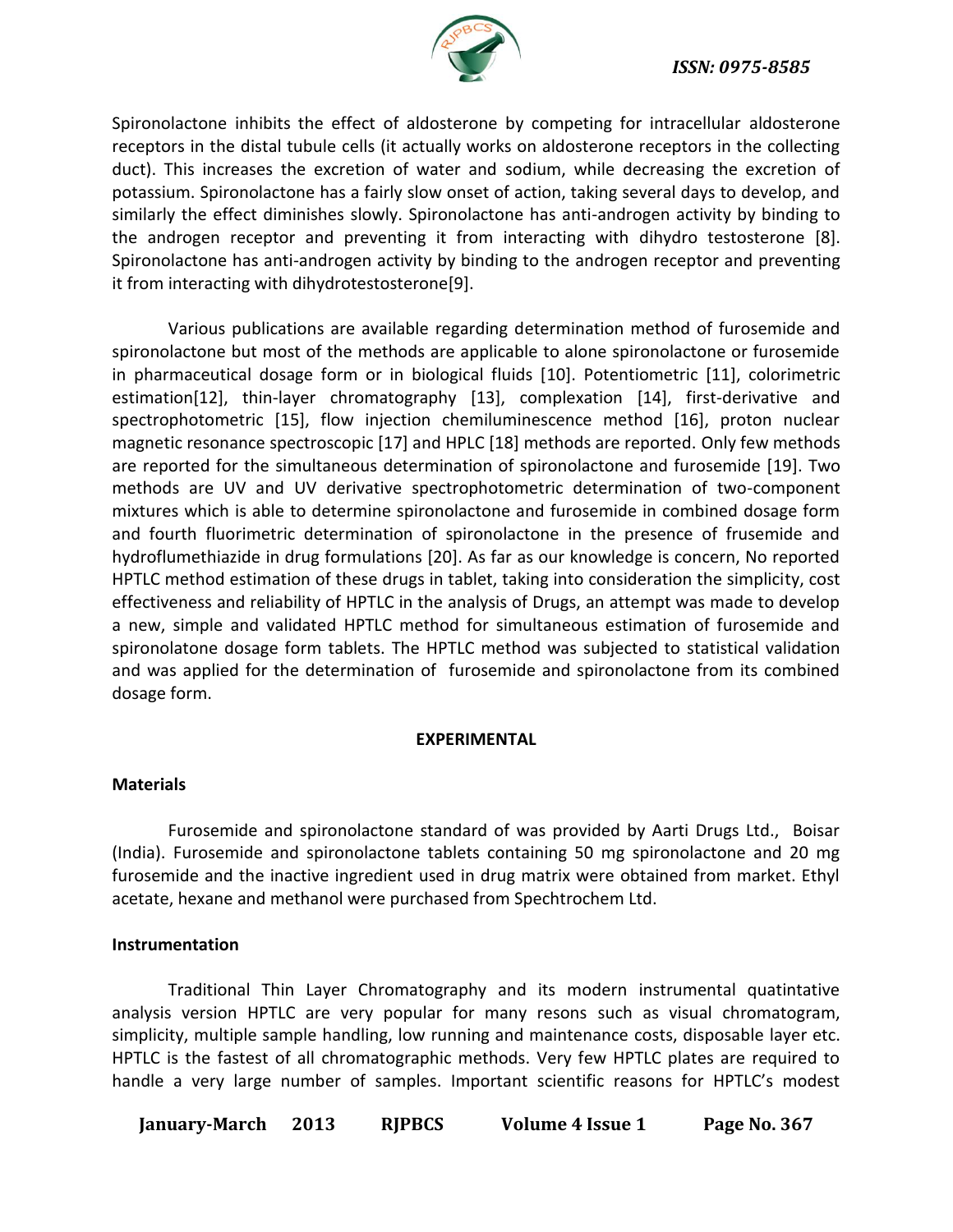

popularity are that it is an open system due to which atmospheric conditions can affect the chromatographic process during development i.e. during separation. Humidity is found to be variable affecting reproduction of results. Most HPTLC's done today are performed on silica gel, a strongly hydrophilic substance. The nature of silica gel is such that it separates both by adsorption throughout its structural OH group as well as partition though its absorbed moisture content.

The HPTLC comprises of three sections. The lower section holds the 20 Х 10 cm twin through chamber. The upper half is robotic where the plate is held for pre-conditioning the layer before development specified in the method as well as for drying the plate uniformly after development. The top section contains the electronics.

The chromatographic system used to perform development and validation of this assay method was Camag Linomat V Sample applicator, Camag Twin trough glass chamber and Camag TLC scanner III equipped with Cats 3 Version software.

### **Mobile phase preparation**

The mobile phase comprising of ethyl acetate: haxane in the volume ratio of (80: 20, v/v) was employed for the elution.

### **Diluents preparation**

Use methanol used as a diluent.

### **Standard preparation**

Furosemide standard stock solution containing 200  $\mu$ g ml<sup>-1</sup> was prepared in a 100 ml volumetric flask by dissolving 20.00 mg of Furosemide and then diluted to volume with diluent. Further take 10 ml of this stock solution in 50 ml volumetric flask and make up to mark with diluent (this standard solution of 40 $\mu$ g ml<sup>-1</sup>). Spironolactone standard stock solution containing 500  $\mu$ g ml<sup>-1</sup> was prepared in a 100 ml volumetric flask by dissolving 50.00 mg of spironolactone and then diluted to volume with diluent. Further take 10 ml of this stock solution in 50 ml volumetric flask and make up to mark with diluent (this standard solution of 100  $\mu$ g ml<sup>-1</sup>).

### **Test preparation**

Twenty tablets were weighed and the average weight of tablet was determined. From these, five tablets were weighed and transfer into a 500 ml volumetric flask. About 50 ml of diluent was added and sonicate for a minimum 30 minute. with intermittent shaking. Then content was brought back to room temperature and diluted to volume with diluent. The sample was filtered through 0.45µm nylon syringe filter. Further take 10 ml of this stock solution in 50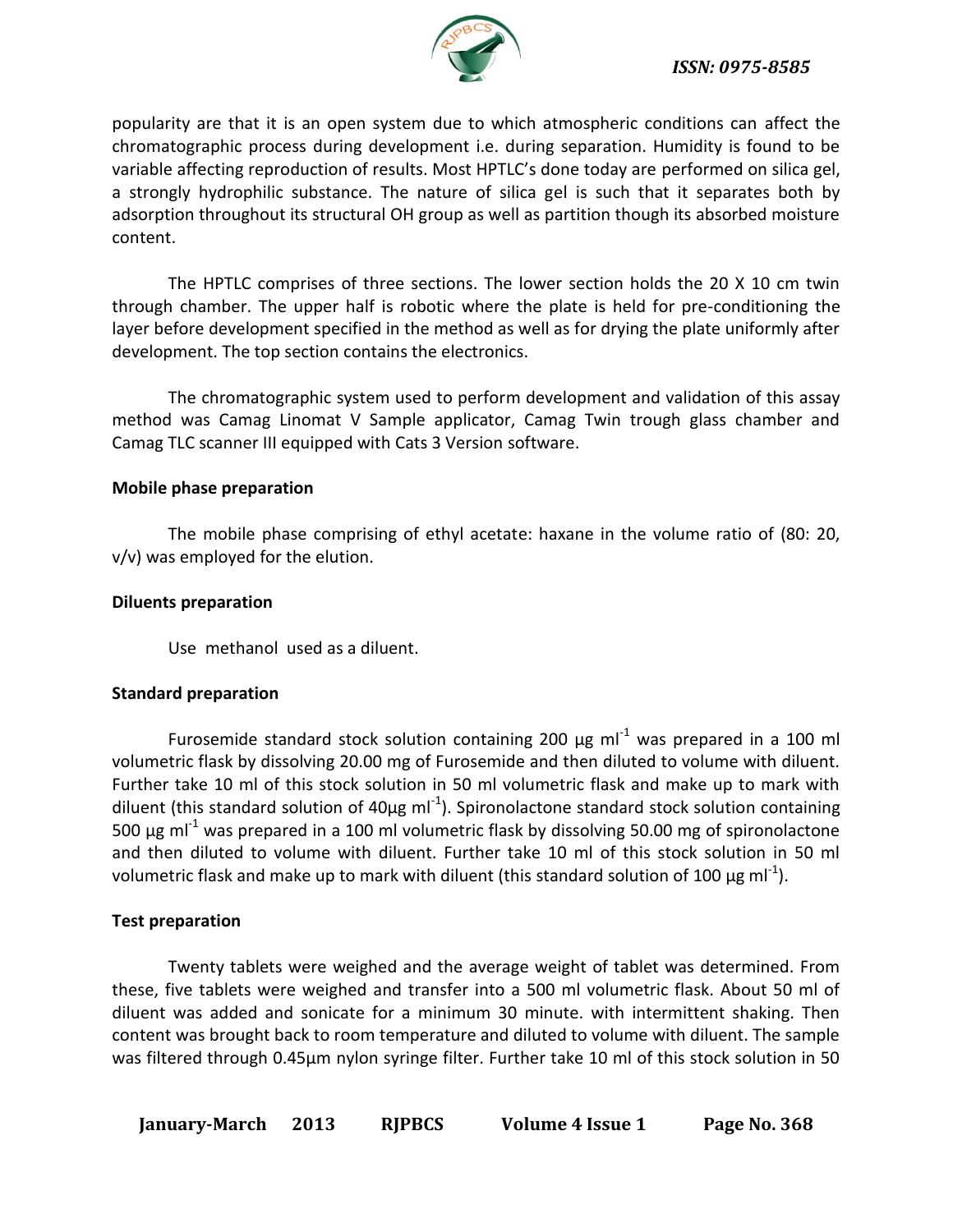

ml of volumetric flask and make up to mark with diluent. The concentration obtained was 40 µg  $ml^{-1}$  of furosemide and 100  $\mu$ g ml<sup>-1</sup> of spironolactone.

# **Chromatographic conditions**

Chromatographic analysis was performed on a HPTLC plates precoated with 0.25 mm layer of chromatographic silica gel mixture (Silica GF254) on aluminum sheets. After development of the Cromplate, The detection was carried out using an UV scanning densitometer set at a wavelength of 254 nm.

### **RESULTS AND DISCUSSION**

### **Development and Optimization of the HPTLC Method**

### **Selection of Chromatographic Condition**

In the present work, an analytical method based on HPTLC was developed and validated for assay determination of furosemide and spironolactone in tablet formulation. The various steps involved in TLC/HPTLC are Sample preparation, TLC plate pretreatment, and Sample application, Drying, Evalution and Documentation. Thin layer chromatography is an off-line technique as compared to HPLC/GC but the properties that govern the selection of a method and its components are essentially same.

Following are the factors or steps involved in method development by TLC, which results in good separation, which is one of the most critical steps in qualitative and quantitative analysis 1)selection of stationary phase, 2)Selection of vapour phase, 3) Selection of suitable solvent, 4) Optimisation of mobile phase, 5)Selection of development mode ,6)Selection of other operating parameters.

Traditionaly TLC is inexpensive, simple to use and requires minimal instrumentation, laboratory space and maintenance. However, to achieve good precision, accuracy and reproducibility, a certain degree of instrumentation is required and dansitometric detection is necessary for quantification.

### **Standardization of experimental condition**

The extent of separation of various components of a mixture by a given Thin layer chromatography method depends on the separation efficiency and selectivity of the separating system. The various factors influencing the separation are type of stationary phase, type of precoated plate(TLC/HPTLC), layer thickness, binder in the layer, mobile phase, solvent purity, size of the developing chamber ,saturation of the chamber (pre-equilibrium), relative humidity, temperature and separation distance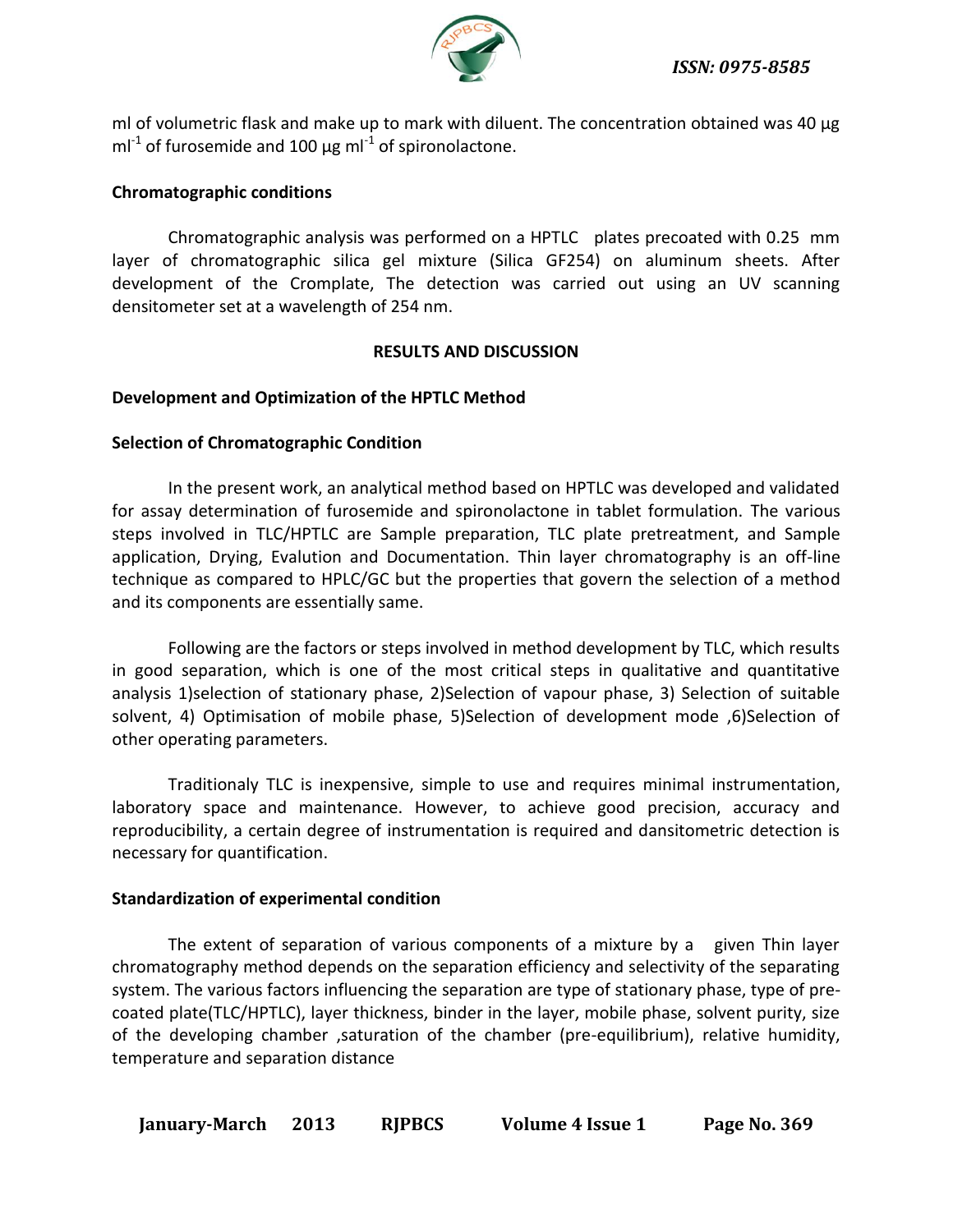

### **Mobile phase optimization**

The mobile phase in TLC is generally selected by controlled trial and error method. In normal phase, TLC separation is carried out on a non-aqueous mobile phase(silica gel) using a non-aqueous mobile phase. Developing solvent usually, is a mixture of non-polar organic solvent with a polar modifier such as methanol, ethyl acetate, acetone, acetonitrile to control the solvent strength and selectivity.

Sometimes small amounts of third component such asacetic acid, ammonia, triethylamine and formic acid are added to mobile phase because they partially modify the surface of silica gel. Keeping the acidic and the basic centers in a molecule nonionised; leads to decrease in the tailing of polar sample components.

The selection of the mobile phase is of prime importance in the development of a chromatographic technique for proper elution, resolution, spot definition, symmetrical peak shapes and Rf reproducibility of the analytes.

In present research work, initial trials were done using mobile phase with used these solvent like chloroform, methanol, ethyl acetate and hexane. It was observed that resolution between the two actives was good but the Rf value was not meeting the acceptance criteria. Hence, the final method set was by using Ethyl acetate: Hexane (80:20) for better separation as well as reproducibility of Rf value.

Thus, optimized mobile phase used for separation was Ethyl acetate: Hexane in volume ratio of  $80:20(v/v)$ .

Both components i.e. furosemide and spironolactone are found to be soluble in methanol was choosen as diluents for standard as well as sample preparation. Recovery of actives in accuracy was good with the use of methanol as solvent.

### **Selection of the most suitable wavelength for densitometric scanning**

In case of multi component pharmaceuticals preparations, containing more than one active ingredient with variable concentrations, if the TLC plate is scanned at maximum absorbance of each component the purpose of using TLC, as a high throughput device is lost. Hence, in such cases one has to explore the possibility of selecting a wave length at which the entire chromatogram can be scanned without losing any vital information about different components in the formulation. The single wavelength referred to as "most suitable wavelength" In the present research work the most suitable wavelength was found to be 254 nm as can be seen from the UV spectrum where in all both actives showed good absorption. (**Fig. 3**)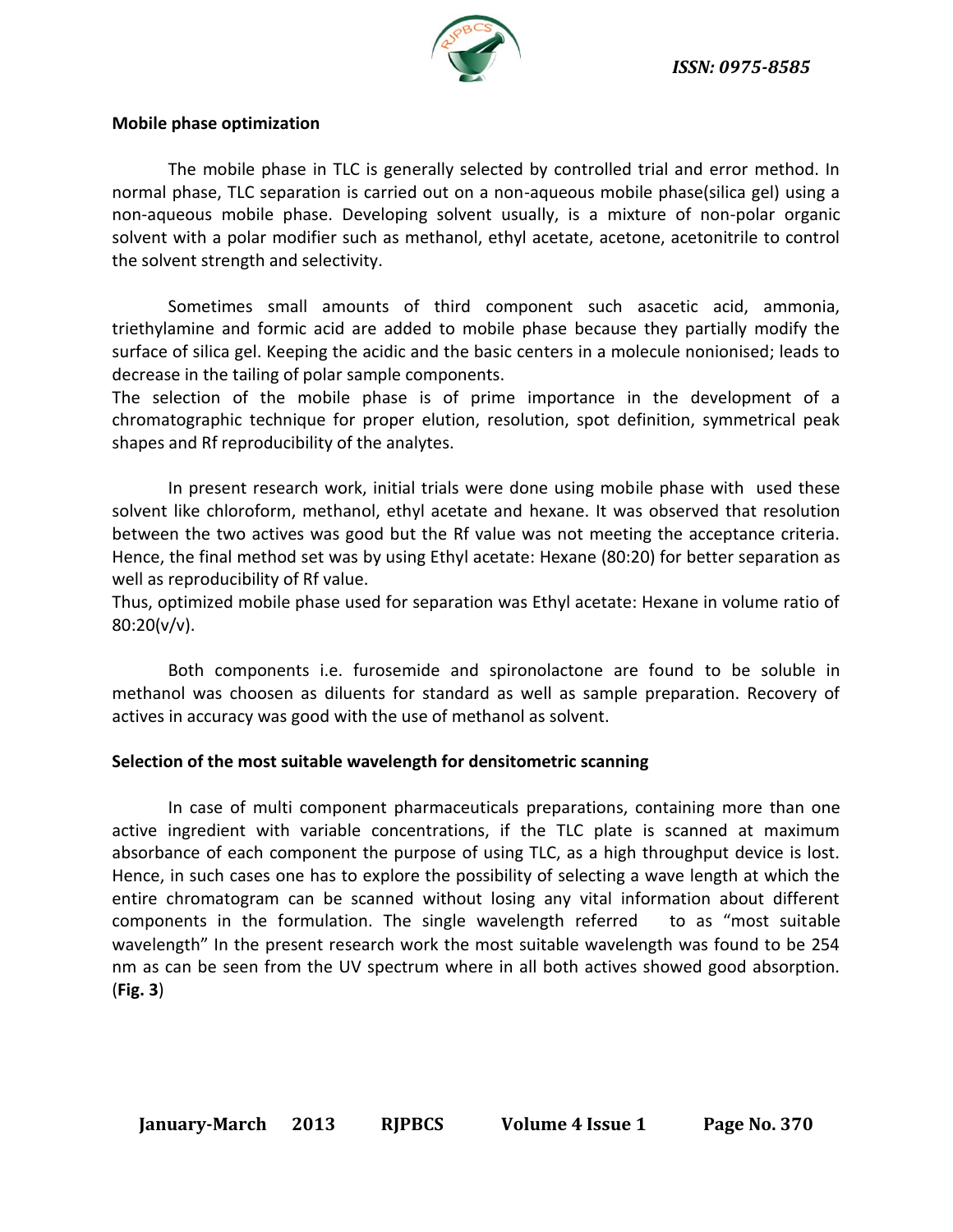

# **Optimized chromatographic conditions for HPTLC**

Optimized chromatographic conditions for HPTLC method as under,

| <b>Parameters</b>     | <b>Chromatographic Conditions</b>            |
|-----------------------|----------------------------------------------|
| Development chamber   | <b>CAMAGE Twin Trough Chamber</b>            |
| Stationary phase      | Silica gel GF254 precoated on aluminum sheet |
| Mobile phase          | Ethyl acetate: Hexane(80:20)                 |
| Chamber saturation    | 45 mins                                      |
| Sample applicator     | <b>CAMAGE LINOMAT V</b>                      |
| Band                  | 6mm                                          |
| Space                 | $9 \text{ mm}$                               |
| Scanning speed        | 20mm/sec                                     |
| Development distance  | 8 cm                                         |
| Drying of plate       | Room temperature                             |
| Densitometric scanner | <b>CAMAGE TLC SCANNER</b>                    |
| Lamp                  | Deuterium                                    |
| Wavelength            | 254 nm                                       |
| Volume                | 5µl                                          |

**Fig. 4** and **5** represent the densitometry chromatograms of standard and test preparation respectively.



#### **Figure 3: UV Scan Spectrum of standards**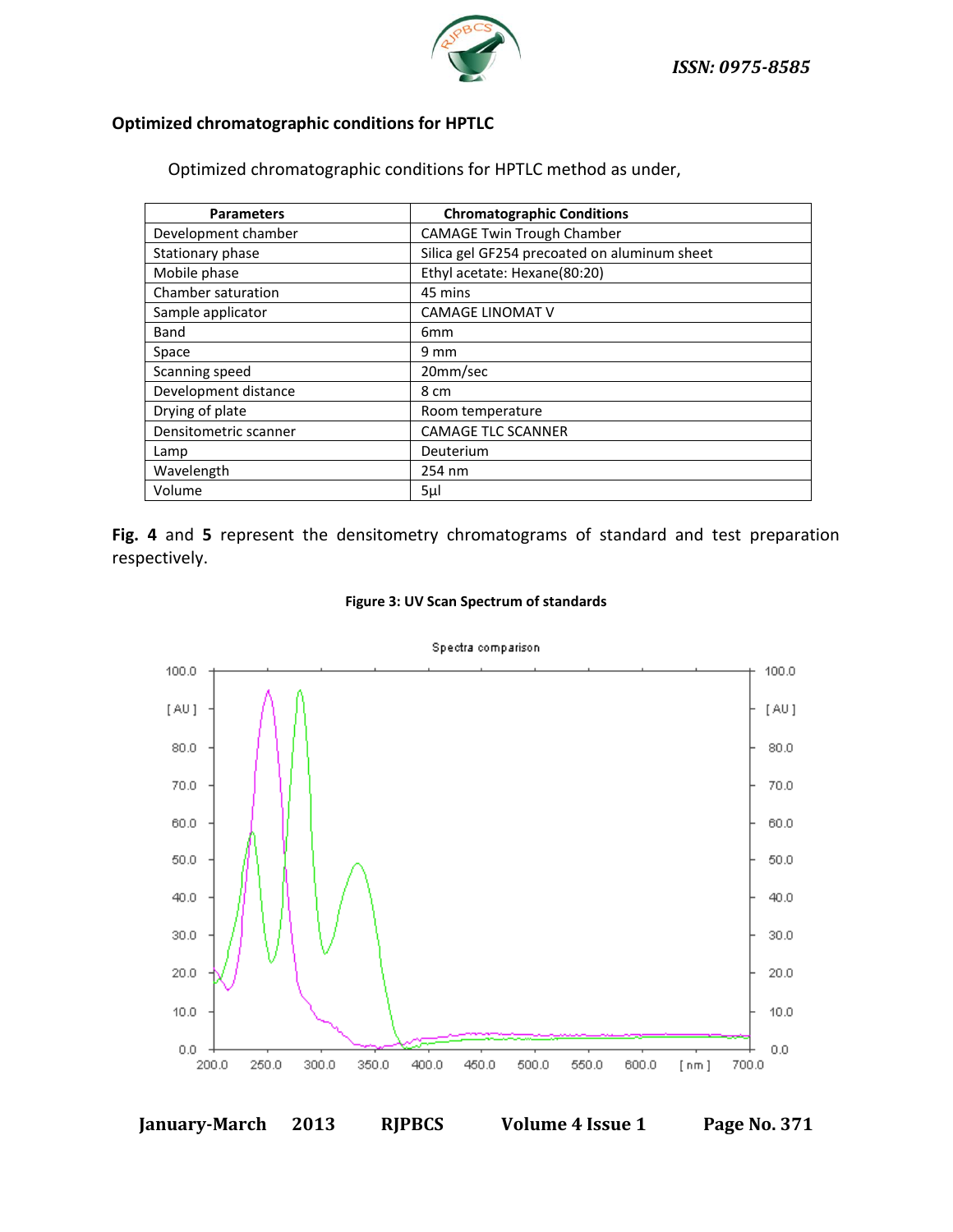

#### **Figure 4: Chromatogram of standard preparation**





### **Specificity**

In an assay, demonstration of specificity requires that it can be shown that the procedure is unaffected by the presence of impurities or excipients. In practice, this can be done by spiking the drug substance or product with appropriate levels of impurities or excipients and demonstrating that the assay results is unaffected by the presence of these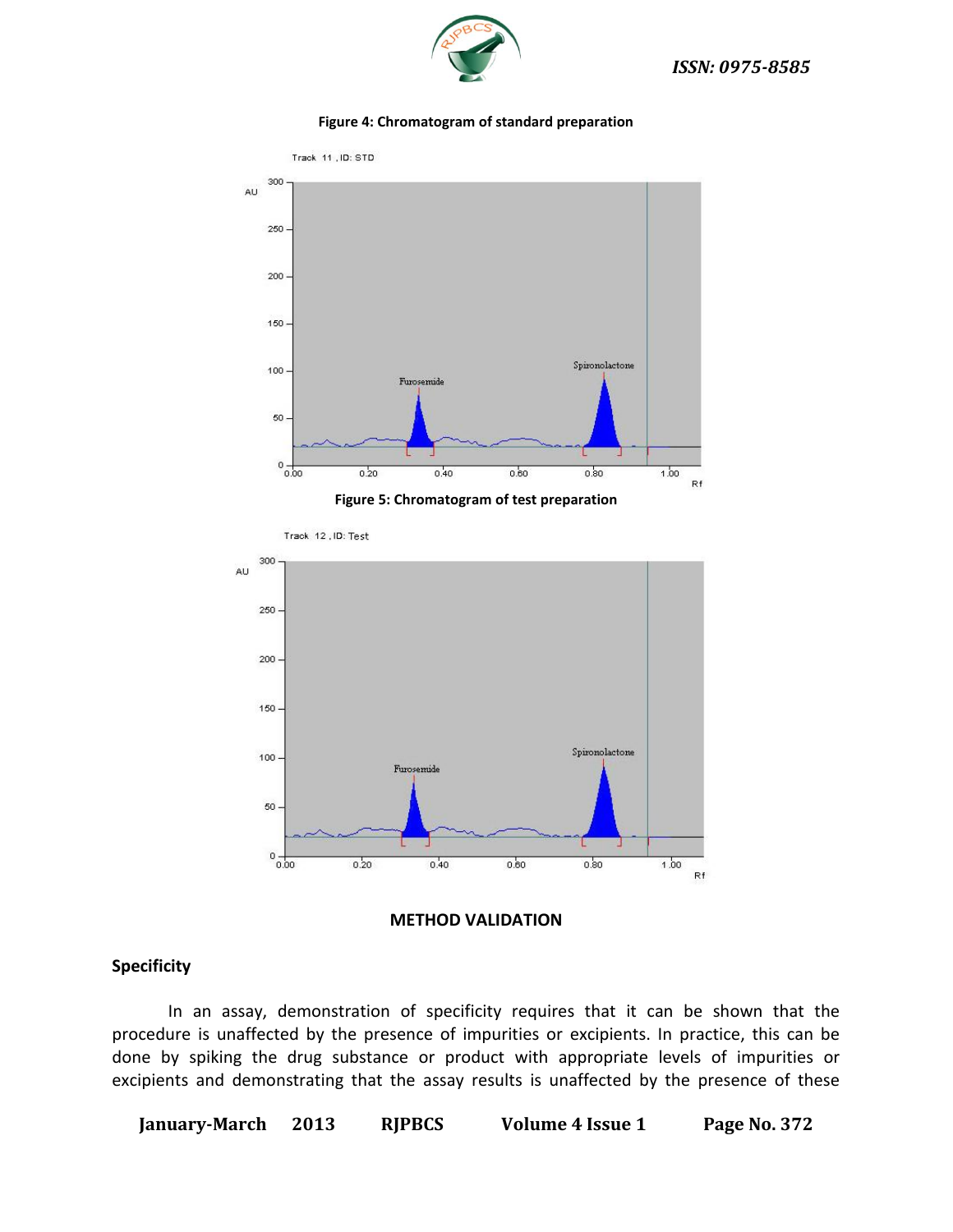

extraneous materials. There should be no interference of the diluents / placebo at Rf value of drug substances.

# **Linearity**

For linearity seven points calibration curve were obtained in a concentration range from 0.016-0.064 mg ml<sup>-1</sup> for furosemide and 0.040-0.160 mg ml<sup>-1</sup> for spironolactone. The response of the drug was found to be linear in the investigation concentration range and the linear regression equation for furosemide was  $y = 28661x + 38.477$  with correlation coefficient 0.9958 (**Fig. 6)** and for spironolactone was y = 38237x + 47.754 with correlation coefficient 0.9975 (**Fig. 7**). Where x is the concentration in mg ml<sup>-1</sup> and y is the peak area in absorbance unit.



**Figure 6: Linearity curve for furosemide**

**Figure 7: Linearity curve for spironolactone**

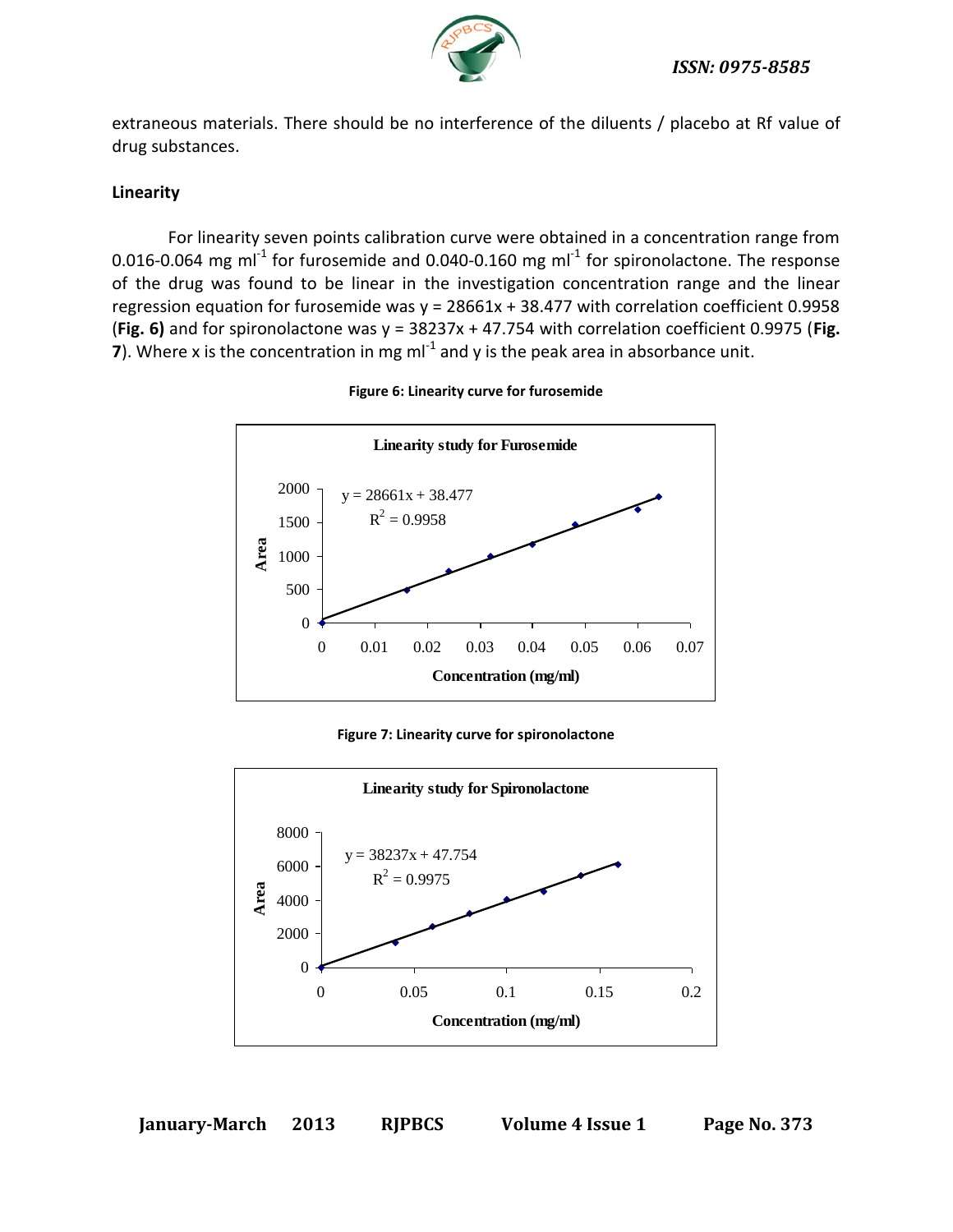

### **Precision**

Data obtain from precision experiments are given in **Table 1** for intraday and interday precision study for both furosemide and spironolactone. The RSD values for intraday precision study and interday precision study was < 2.0 % for furosemide and spironolactone. Which confirm that the method was precise.

|                    | Furosemide(%Assay)  |                       | Spironolactone(%Assay) |                       |
|--------------------|---------------------|-----------------------|------------------------|-----------------------|
| Set                | Intraday<br>(n = 6) | Interday<br>$(n = 6)$ | Intraday<br>$(n = 6)$  | Interday<br>$(n = 6)$ |
|                    | 98.0                | 97.1                  | 97.9                   | 98.5                  |
| 2                  | 99.9                | 100.3                 | 97.6                   | 99.2                  |
| 3                  | 100.7               | 98.7                  | 97.2                   | 98.1                  |
| 4                  | 98.0                | 98.6                  | 99.3                   | 100.7                 |
| 5                  | 96.6                | 97.2                  | 100.2                  | 99.5                  |
| 6                  | 100.1               | 100.3                 | 96.5                   | 97.6                  |
| Mean               | 98.9                | 98.7                  | 98.1                   | 98.9                  |
| Standard deviation | 1.58                | 1.42                  | 1.35                   | 1.10                  |
| % RSD              | 1.60                | 1.44                  | 1.37                   | 1.11                  |

### **Table 1: Results of precision study**

#### **Table 2: Results of accuracy study**

|                | Level (%) | <b>Theoretical</b><br>concentration <sup>a</sup> ( $\mu$ g<br>$mI^{-1}$ | <b>Observed</b><br>concentration <sup>a</sup> ( $\mu$ g<br>$ml^{-1}$ | % Recovery | % RSD |
|----------------|-----------|-------------------------------------------------------------------------|----------------------------------------------------------------------|------------|-------|
| Furosemide     | 50        | 20.73                                                                   | 20.43                                                                | 98.53      | 0.59  |
|                | 100       | 40.00                                                                   | 39.40                                                                | 98.51      | 1.01  |
|                | 150       | 40.60                                                                   | 59.68                                                                | 98.81      | 0.14  |
| Spironolactone | 50        | 50.47                                                                   | 49.94                                                                | 98.95      | 0.32  |
|                | 100       | 100.40                                                                  | 99.59                                                                | 99.20      | 1.23  |
|                | 150       | 150.33                                                                  | 148.80                                                               | 98.98      | 1.37  |

<sup>a</sup> Each value corresponds to the mean of three determinations

### **Accuracy**

Recovery of furosemide and spironolactone were determined at three different concentration levels. The mean recovery for furosemide was 98.51–98.81 % and 98.20–98.98 % for spironolactone (**Table 2**).

### **Solution stability study**

Stability of sample solution was checked by using sample preparation from preparation from precision study stored at room temperature for 24 hours; withdrawn in the intervals of 2 hrs, 4hrs, 12hrs and 24hrs and applied on the chromatoplate. After development, the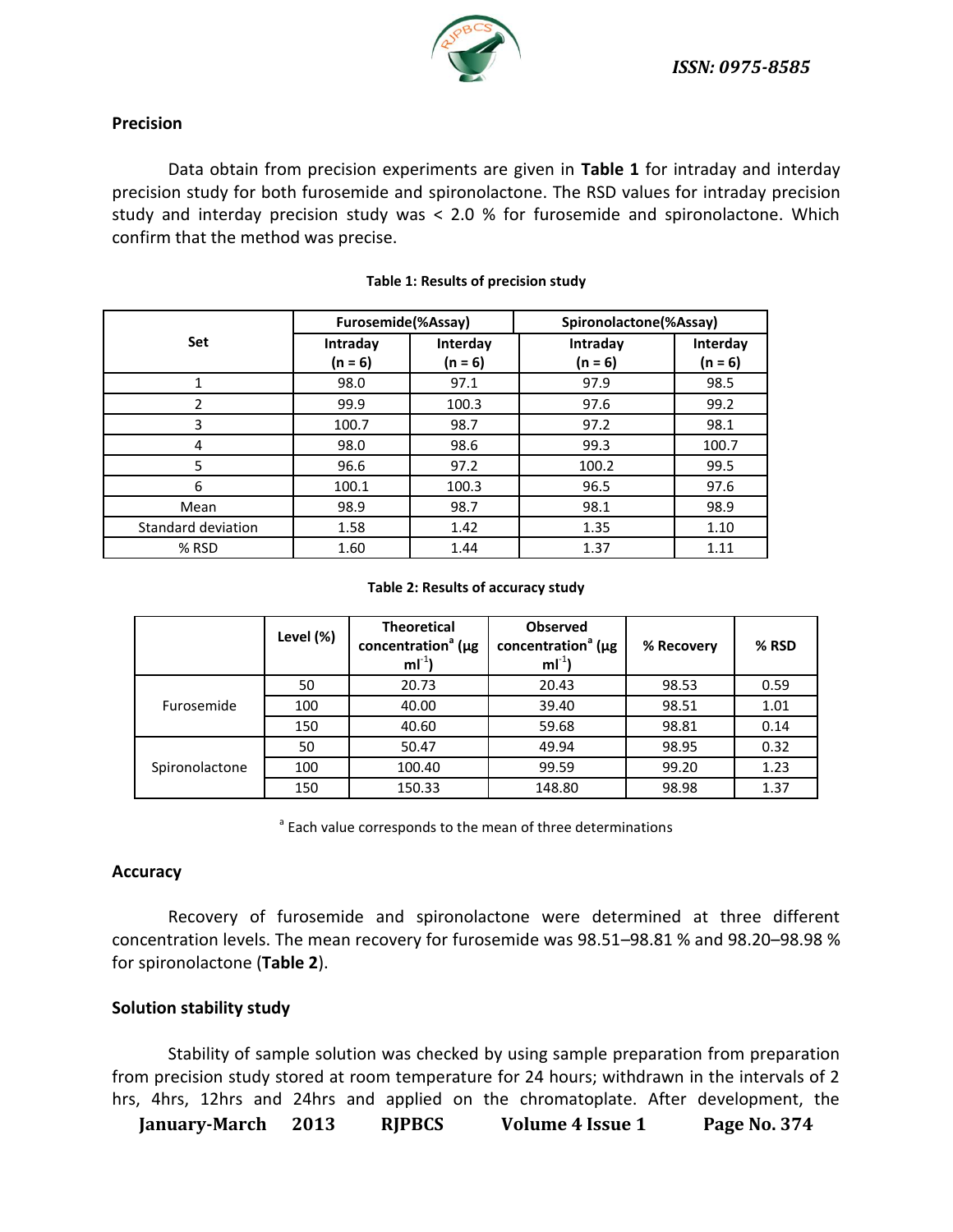

chromatogram was evaluated for additional spots if any. There was no indication of compound instability in the sample solution.

Stability on the sorbent layer prior to development (spot stability): The time wherein the sample is left to stand on the sorbent prior to chromatographic development can influence the stability of separated spots and are required to be investigated for validation. Two dimensional chromatography using same solvent system was used to find out any decomposition occurs during spotting and development. In case, if decomposition occurs during development, peaks of decomposition products are obtained for the analyte both in the first and second direction of run. No decomposition was observed during spotting and development.

# **Robustness**

The result of robustness study of the developed assay method was established in Table 4 and Table 5. The result shown that during all variance conditions, assay value of the test preparation solution was not affected and it was in accordance with that of actual. System suitability parameters were also found satisfactory; hence the analytical method would be concluded as robust.

| Robust conditions             | % Assay | System suitability parameters |          |  |
|-------------------------------|---------|-------------------------------|----------|--|
|                               |         | Area                          | Rf value |  |
| Ethyl acetate.: Hexane(82:18) | 99.4    | 1042                          |          |  |
| Ethyl acetate.: Hexane(78:22) | 98.3    | 1243                          |          |  |
| Analyst Change                | 98.5    | 1144                          |          |  |

### **Table 4: Evaluation data of robustness study of furosemide**

| <b>Robust conditions</b>       | % Assay | <b>System suitability parameters</b> |                 |  |
|--------------------------------|---------|--------------------------------------|-----------------|--|
|                                |         | Area                                 | <b>Rf</b> value |  |
| Ethyl acetate : Hexane (82:18) | 98.1    | 3986                                 | 86              |  |
| Ethyl acetate : Hexane (78:22) | 98.3    | 4289                                 |                 |  |
| Analyst Change                 | 98.5    | 4123                                 | 84              |  |

### **Table 5: Evaluation data of robustness study for spironolactone**

### **System suitability**

A system suitability test of the chromatographic system was performed before each validation run to confirm the suitability and reproducibility of the system. The system suitability experiment as carried out using 40 ppm of furosemide and 100 ppm of spironolactone. This solution was spotted five times on the chromatographic plate under the optimized conditions. Parameters that were studied to evaluate the suitability of the system where RSD of peak area and % RSD of retention factor of drug peak The  $R_f$  value of individual spotted should be comparable with the corresponding Rf value of system suitability solution.(Table 6)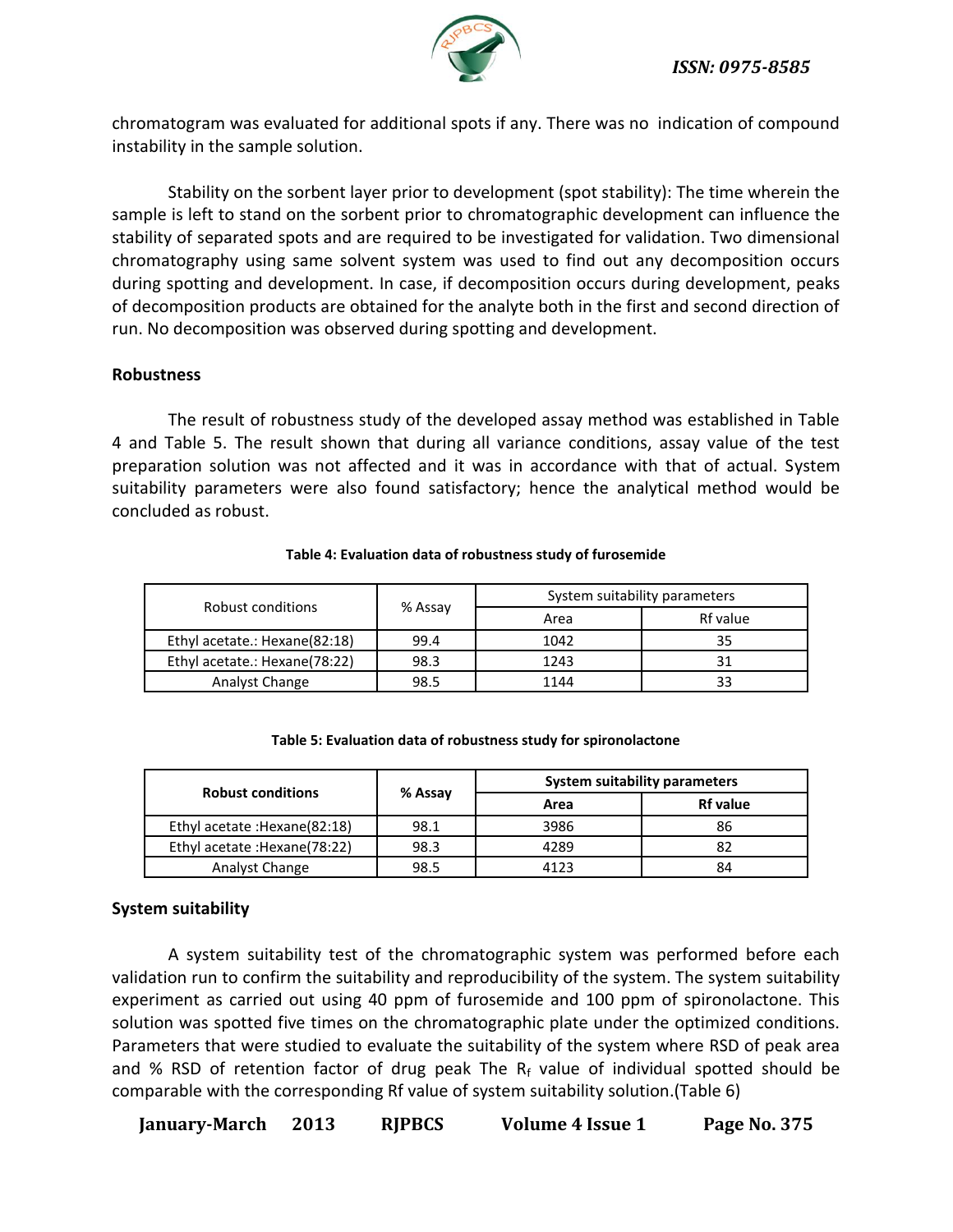

|      | <b>100% Level</b> |                 |                |                 |
|------|-------------------|-----------------|----------------|-----------------|
| No.  | <b>Furosemide</b> |                 | Spironolactone |                 |
|      | Peak area         | <b>Rf</b> value | Peak area      | <b>Rf value</b> |
|      | 1220              | 34              | 4033           | 84              |
| 2    | 1243              | 33              | 4071           | 85              |
| 3    | 1236              | 33              | 4129           | 84              |
| 4    | 1205              | 32              | 4181           | 81              |
| 5    | 1280              | 31              | 4210           | 83              |
| Mean | 1237              | 32.6            | 4125           | 83.4            |
| S.D. | 28.27897          | 1.14            | 73.750932      | 1.52            |
| %RSD | 2.29              | 3.50            | 1.79           | 1.82            |

#### **Table 6: System suitability**

The value of % Relative standard deviation of 5 replicates of peak area of bands should be well less than 5.0 %. Whereas %Relative standard deviation of  $R_f$  value should be less than 10.0 %. From the above results, it can be seen that the %Relative standard deviation for all parameter is well below the required limit for all the parameters.

To demonstrated that that the proposed method is adequate for its intended use, the method was subjected to statistical validation to determine linearity, accuracy and precision.

### **CONCLUSION**

A new analytical method has been developed to be routinely applied to determine furosemide and spironolactone in pharmaceutical dosage form. In this study, stability of furosemide and spironolactone in present dosage form was established through employment of ICH recommended stress condition. The developed procedure has been evaluated over the specificity, linearity, accuracy, precision and robustness in order to ascertain the stability of the analytical method. It has been proved that it was specific, linear, precise, accurate and robust. Hence, the method is recommended for routine quality control analysis and stability sample analysis.

### **ACKNOWLEDGEMENTS**

The authors are thankful for facilities and grants given under UGC – Special Assistance programmed (SAP–I) Department Research support (DRS) (Sanction letter No. 540/DRS/2004 Dt. 26/03/2004) and Department of Science and Technology New Delhi Fund For Improvement of Science and Technology (FIST) (Section letter No. SR/FST/CSI-072/2003 Dt. 24/12/2003) and Department of Chemistry, Saurashtra University, Rajkot-360 005 (INDIA) and Department of Chemistry, KSKV Kachchh University, Bhuj-370 001 (INDIA) for providing analytical facilities.